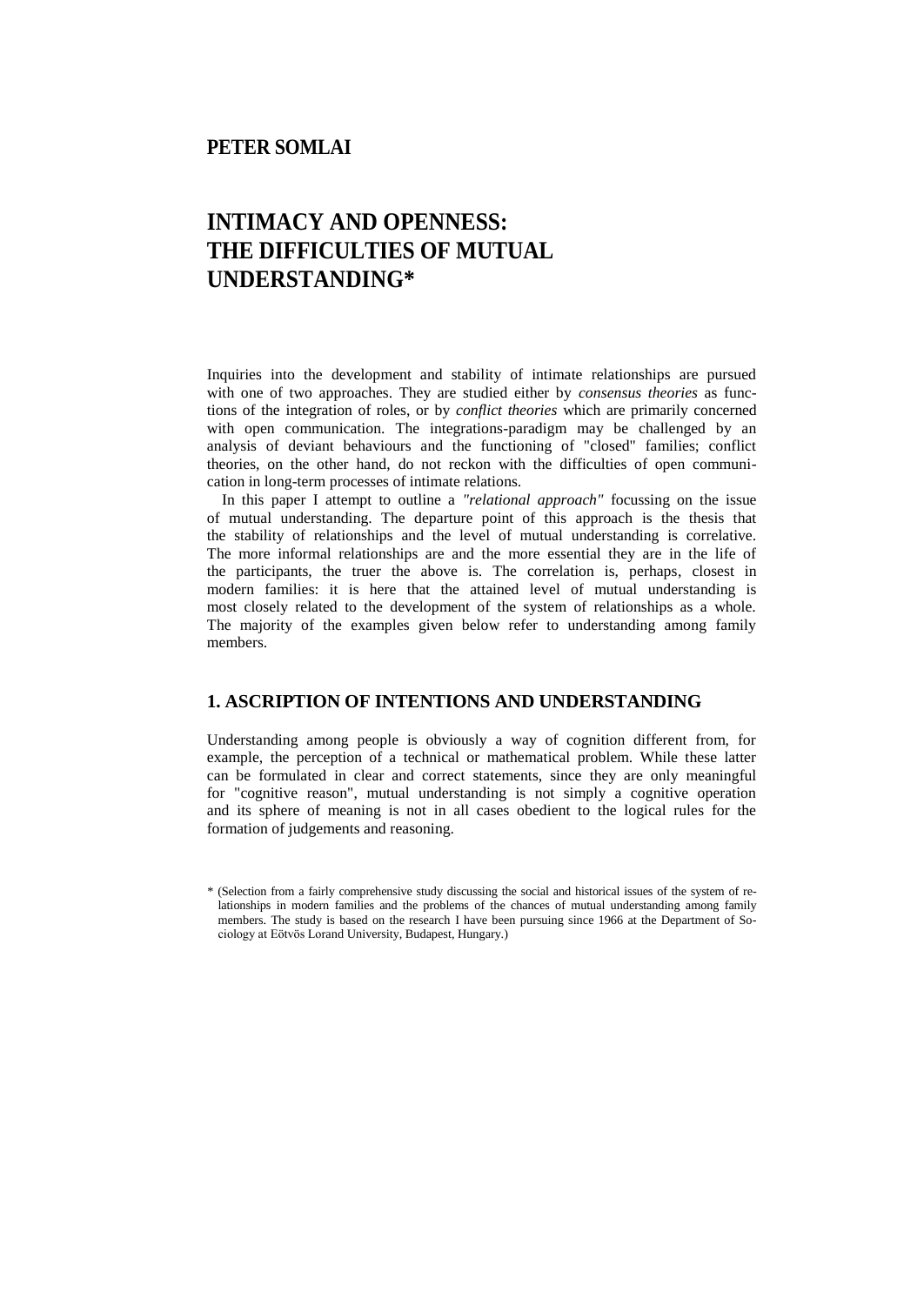The formation of meaning and understanding takes place in the process of interpersonal communication. It is attempted here to interpret this process broken down intő its components (Garfinkel, 1972). For the sake of simplicity we have confined ourselves to giving only one dialogue and in turn disregard all complicating factors, which will be analysed later. The scene is a fiat, at about 8 o'clock in the evening. The actors are the wife ("A") and the husband ("B"). He is sitting in the room, watching TV, she is standing in the kitchen at the cooker, calling in to her husband: *1.* Dinner is ready.

The meaning of this statement is not necessarily identical for "A" and "B". Let us suppose for example that "A'"s idea is

2.1 know you are hungry, we can sit down to eat.

Suppose, further, that the meaning of *1.* for "B" is,

*3.* "A" does not want to bring the dinner in.

We assume there is a difference between 2. and 3. Though "A" did not say what "B" in *3. ascribes* to her, she did not say the opposite either. Her statement could be interpreted in this way, for instance if "B" had previously seen o heard "A" starting to lay the table in the kitchen. Both 2. and *3.* can certainly be perceived as two different meanings of *1.* formulated by the participants *by anticipating the other party's expectations.* Let us suppose hat "A" guessed that "B" was expecting a statement whose meaning was,

*4.* At last, we can eat.

Suppose further, that "B" thought

5. "A" thinks I want to have dinner in the living-room,  $\sin$ -front-of-the TV", though she would like to eat in the kitchen, "free-from-TV" and talk to me while having dinner.

These series of anticipations and expectation-ascriptions can undoubtedly be carried further, since there are presumptions in both *4.* and 5. ascribed to the other by "A" and "B", respectively. Is this so in all sorts of personal communication, or only where there are misunderstandings, conflicts and confused conversations? I cannot go deeper into this extremely sophisticated problem here; I only refer to the fact that the development of interpersonal relationships is impossible without the operation of *ascription,* i. e. an assumption of and reaction to the other party's intentions. The acquisition of this operation is one of the essential conditions in the biological organism's sociocultural development and his becoming a human individuum: he must experience it on the part of others and be capable of practising it himself. The concent of ascriptions in interpersonal communication may, according to the relatíve standard of understanding, in many cases be quite consonant, but this is, just like dissonance, the result of interpretational anticipations. *The theoretical and practical possibility of both the divergence and the harmony of meanings is created by a series of intention- -ascriptive assumptions.*

The framework of the basic structure of the process consists, therefore, of the mutual anticipations of meanings in statements, gestures and other communicative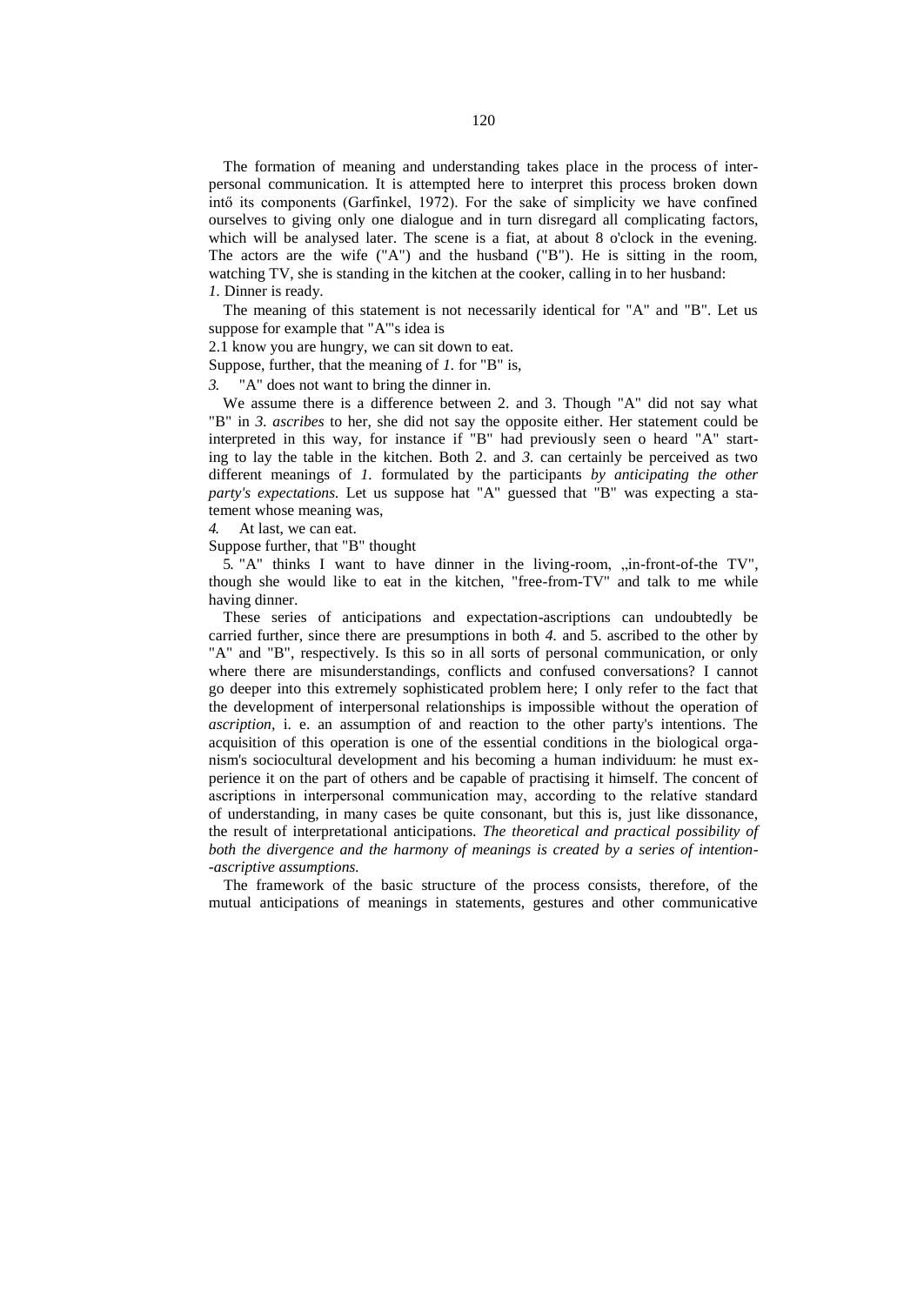signals, the anticipations of these anticipations and their further anticipations, while all the participants include in their anticipations what they in this respect ascribe to the other party and what, according to their assumptions, the other party ascribes to them. If we defined mutual understanding as "the coincidence of ascriptions and motives" and took only this model into account, we might claim: mutual understanding is never possible, because it is not rendered possible theoretically by the infinite range of ascriptions and motives, designated as its conditions. In a sense I accept this claim. None of us is capable of entirely understanding another person, as there is no human being who would directly share another's motives, thoughts or feelings. This model, however, involves only the "basic framework" of the process of interpersonal communication, and, in order to be able to reveal the functioning of and barriers to mutual understanding, further factors in the process must also be involved in the analysis.

In terms of the idea of "open communication" we might, for example, refer to the *continuity* of dialogue. Family members can clarify their mutual expectations and demonstrate the fallacies of each other's anticipations, the mistaken or imprecise quality of ascriptions in this case only. Thus, the continuous nature of interpersonal communication can exert a corrective influence. I accept this possibility. Nevertheless, further theoretical difficulties are raised by the continuous nature of communication that takes place in relationships, and open communication, as a form, is in my opinion insufficient to eliminate these problems.

As is apparent from the above example, the varieties of meaning of a single statement refer to a multitude of preliminaries and a context with a rich world of meaning. Statements can directly follow upon each other, or can form parts of a dialogue, and so there is the theoretical possibility of correcting mistaken anticipations. The effective operation of such corrections can be shown in terms of the above example as follows. "A" explains that "B" ascribed to her a certain intention mistakenly (e. g.: "But I don't mind bringing your dinner in"), and "B" corrects his former assumption accordingly (e. g.: "I thought that..."). The precondition of this effective operation is, therefore, that *the intention-ascriptions of responses of a corrective intention should not run a course if their implication is just as divergent as in the case of the varieties of meaning in the "original" statements*. For when this latter case occurs, the task of correction has to be accomplished by the further process of communication. Then, however; it is not only the mistaken meanings ascribed to the "simple" statements, like those in our example, that must be corrected, but also the meanings of later explanations of an actual or supposedly corrective intention, too. Thus just as the varieties of meaning of the "original" statements emerged from a series of anticipations, the explanations of explanations called to correct these divergent varieties of meaning can form divergent series, too, and can hinder effective correction.

Thus, the process of interpersonal communication can make a corrective impact. But the same condition, the long series of preliminaries and the reliance on them may also lead to an increase in misunderstanding, as is observed in the course of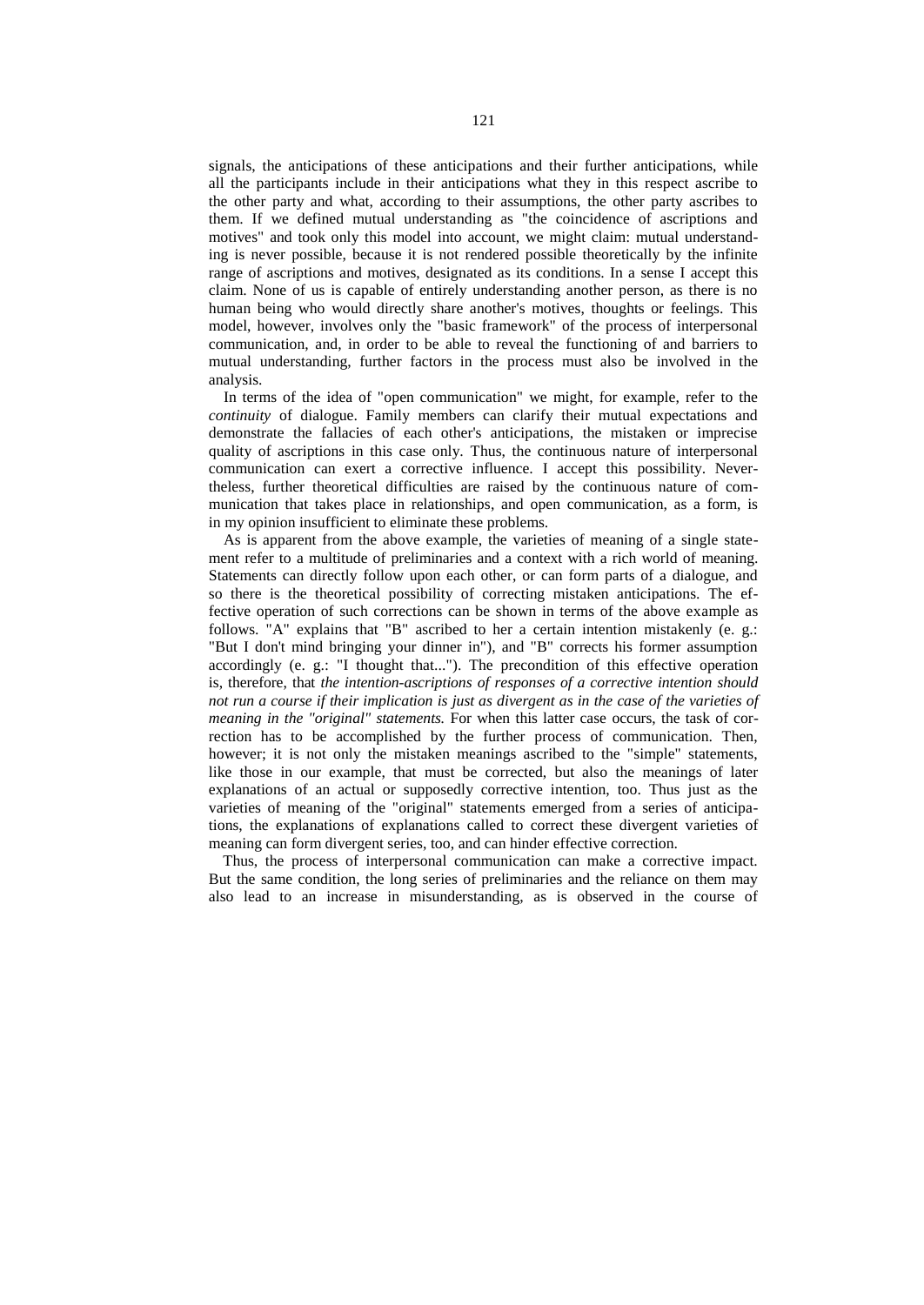"explaining things away". The rest of the communicational factors of relationship- -formation exerta similar influence. The motivations of family members may increase their chances of mutual understanding, but the gap between solicitude and jealousy is not very wide. Similarly, physical closeness and the richness of nonverbal communication may contribute to both the increase and the reduction of the chances of mutual understanding. And, finally, the effect of the parties' images of each other and mutual familiarity may be quite contradictory.

Family members endeavour to form a coherent and valid *image of each* other as their relationships develop. This image involves the other party's character, main features, roles, capacities, habits, tastes, indeed their whole personality. There are *three empirical sources* for these images formed of each other, though they change in time. The *first –* but *never exclusive –* source consists of those manifestations which our partner reveals in interaction with us. Included here is everything that the *second person* in his words, motions, sight or accent *says about himself,* about what has happened to him, what he has seen or heard, what he and his friend or colleague have done, what he was happy about and what he was compelled to do. These reports proper accounts, casual remarks or non-verbal signals – are products of his selection. At the same time, we receive not only these selected accounts (related events, opinions, accents, motions etc), that our partner makes known to us, but also the modes of his selection as assumed by us. These, as the assumed motives of his behaviour are "included" in our image of him (e. g. his extra-family activities, roles etc). We must take into consideration that selection is an essential precondition of any communication (cf. Luhmann, 1975b). That is, the image we form of our partner is always more complicated than the one he is able to present of himself.

A further cause of this is that we ascribe a meaning to his actions and words not only on the basis of his own actions, but also make use of two other sources of information. The *second source is our own experience of him,* drawn from direct observation in situations where other people were also present. We have seen, heard and understood our partner while at work or among his friends and have experienced his treatment of others in our family or of relatives. The *third source* is constituted by colleagues, relatives and friends, i. e. *one or several "third parties",* since we can rely on their casual remarks and voluntary reports as well. Thus it is possible to complete and control the information given by our partner about himself and the events in his life.

Frequently it seems as if "supervision" were the main function of these two latter sources, as when we consider our partner's statements incomplete or wilfully false or deceptive, and want to learn the "truth". In other cases we would only like to know more about him or about what happens to him, and therefore try to observe him directly or learn from the account of a "third party". From this "supervising", "completing", and "modifying" information, however, we always obtain more additional information than the factual content of the statements. For the great value of comparing the sources is that *we get a deeper insight into the partner's selection,* his "formations" and his "presentation of his self" (Goffman, 1976a), i. e. the forms in which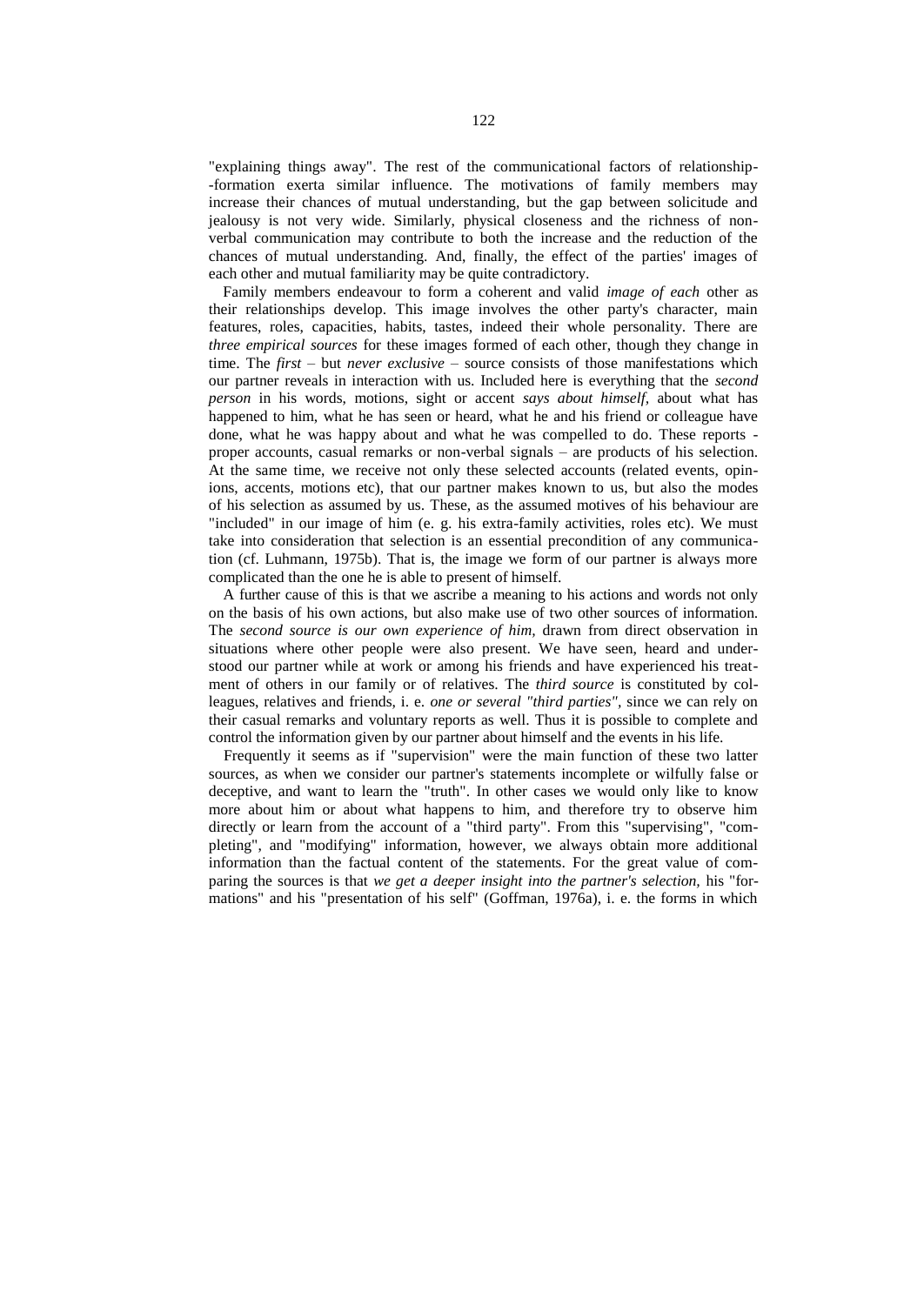he himself tries to *define his communicational situation.* Thus we are able to control or complete not only him and his statements, but also *ourselves,* since we can confirm or modify our own concepts concerning the reasons for his behaviour.

Ali this is not, of course, a matter of determination, but the regular basic structure of the communicational process of relation-formation. The image "A" has of "B" and vice versa is always a common creation of them both. (Not only theirs indeed but that of several other "third parties" as well, but such complicating factors are disregarded for the time being.). During their cooperation "A" always knows more about his own activities and experiences, as they are always more complicated than those which he is able to report to "B". "B" however, perceives not only the subject of these reports, but also learns the "reporter's" methods of selection and interprets "A'"s reports according to his own conception of this selection  $-$  i. e. according to assumed motives of "A'"s behaviour. Consequently, *"B" always qualifies and interprets "A"'s reports ünd intentional signals, questions, opinions or requests in his own way, because he is able to see their "background" and interprets what results from the selection of 'A".*

The interpersonal dynamic of this contradiction – and its effect in structuring all kinds of intimacy – stems from the fact that *every "A " knows this about every "B",* and vice versa. That is why family members try to authenticate the rules of the selective demonstration of their outward activities and to direct and control the manner in which their partners utilize the two other sources (direct personal experience and the reports of a "third party").

Endeavours to authenticate the regularity of selectivity can be observed in many branches of the intimate sphere. The most characteristic and widely known are, perhaps, the attempts of spouses to convince each other of the reconcilability of their roles relating to sex within and outside marriage, the reliability of their intentions, their faithfulness, etc. With responses to the *jealousy* of his partner (prevention, open or skilfully covered refutations, counter-evidence, reassurances and other communicative tactics) the other party always wants to vindicate his reliability and, simultaneously, the methods of selection of his reports. Thus, he tries to authenticate the accepted motives of his behaviour.

There is, however, a further difficulty with mutual understanding based on explicit content that springs from the nature of interpersonal communication. This is caused by *the difference between the two "levels" of communication,* i. e. by the fact that communication and relation-formation always take place simultaneously on the level of the "object" and that of the "relation" (Watzlawik, et al. 1968). The "object-level" indicates what we are talking about, what our words and non-verbal signals refer to as an object, while we interpret the *social meaning* of our direct communication on the "relational level". Thus we recognise if our partner's words or motions advise or demand, hinder or encourage, whether he treats us as his equal or not, whether he is glad to see us or he is fed up with us, whether he is simply "saying something" or is explaining himself in embarassment. In order to interpret another person's statement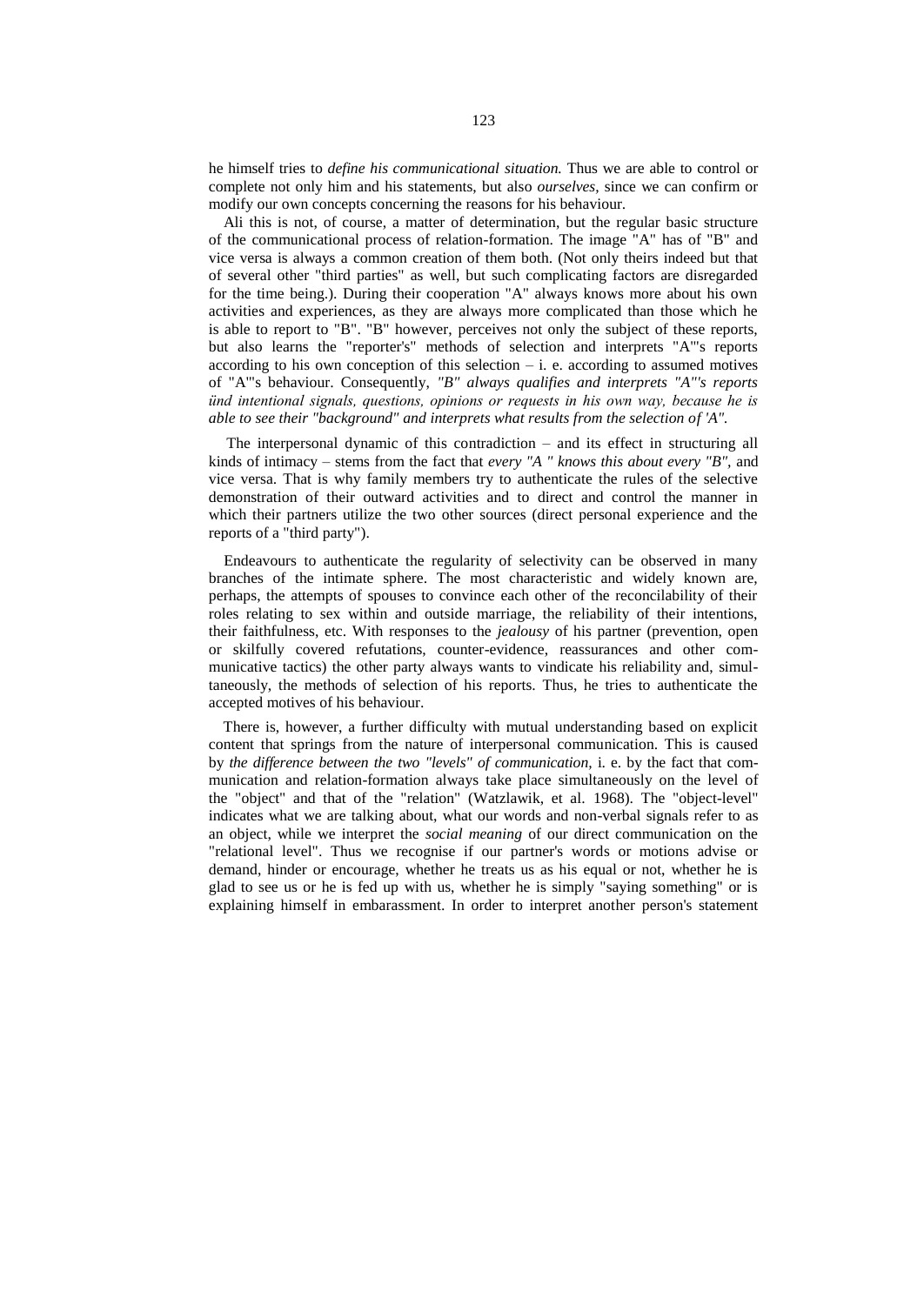on this level there is not always the need for a common language. Even a foreigner who cannot understand the language of a father scolding his child in the Street, can realize that what he is witnessing isn't a quarrel. To do this it is necessary to perceive above all the meaning of non-verbal signals, since these express the definition of the interpersonal situation and relationship on a "meta"-level. The common norms of a relationship are gradually built up through a series of metacommunicational reaction-definitions.

The two levels of communication roughly correspond to verbal and non-verbal channels: verbal statements are interpreted on the object-level, while non-verbal ones on the relational level. The relationship between levels and channels is, however, far more complicated than such generalities. First, there are communicational acts when only one of the channels is employed (when we use gestures, or communicate by letter with somebody), but even then, statements are interpreted and meaning is constructed on both levels. Secondly, family members frequently formulate some problem in their relationship, an instance of tension between them, some joy or sorrow, and make it the object of their verbal statements. Sometimes they try to discuss their relationship *as a whole,* its chances of survival, its present or future. Some of these formulations are revealing, highly significant confessions that can for a long period provide the basis of the relationship. We might ask, however, what the general effect exerted by explicit relation-definitions on relation-formation is. The answer is dependent on whether such explications – whose subject is the relationship itself – are not interpreted on two levels, as any statements, requests, or proposals on different subjects are.

In this way our enquiry into the possibility of *open communication* is answered on the basis of the above analysis of ascriptions and the "interpretative" nature of interpersonal communication. It is impossible that partners should not ascribe some intention to statements about their relationship, to the way they are received, to questions and answers on the meta-"relational level". The formulation and clarification of their intentions is, again, carried out on two levels of communication. *Our capacity to talk to each other about each other is, therefore, no guarantee of mutual undarstanding indeed it can even set further barriers to it.* For this reason I consider as limited the validity of the results of research that refers to manifest "relationship endeavours" and that of proposals which aim to increase the chance of the resolution of future conflicts by recourse to explicit and mutually accepted "rules of relationship" (Miller and Steinberg, 1975).

#### **2. THE SYSTEM OF RELATIONSHIPS**

In analizyng the functioning of interpersonal communication I worked with the assumption that in the construction of meaning "A" invariably interprets only "B'"s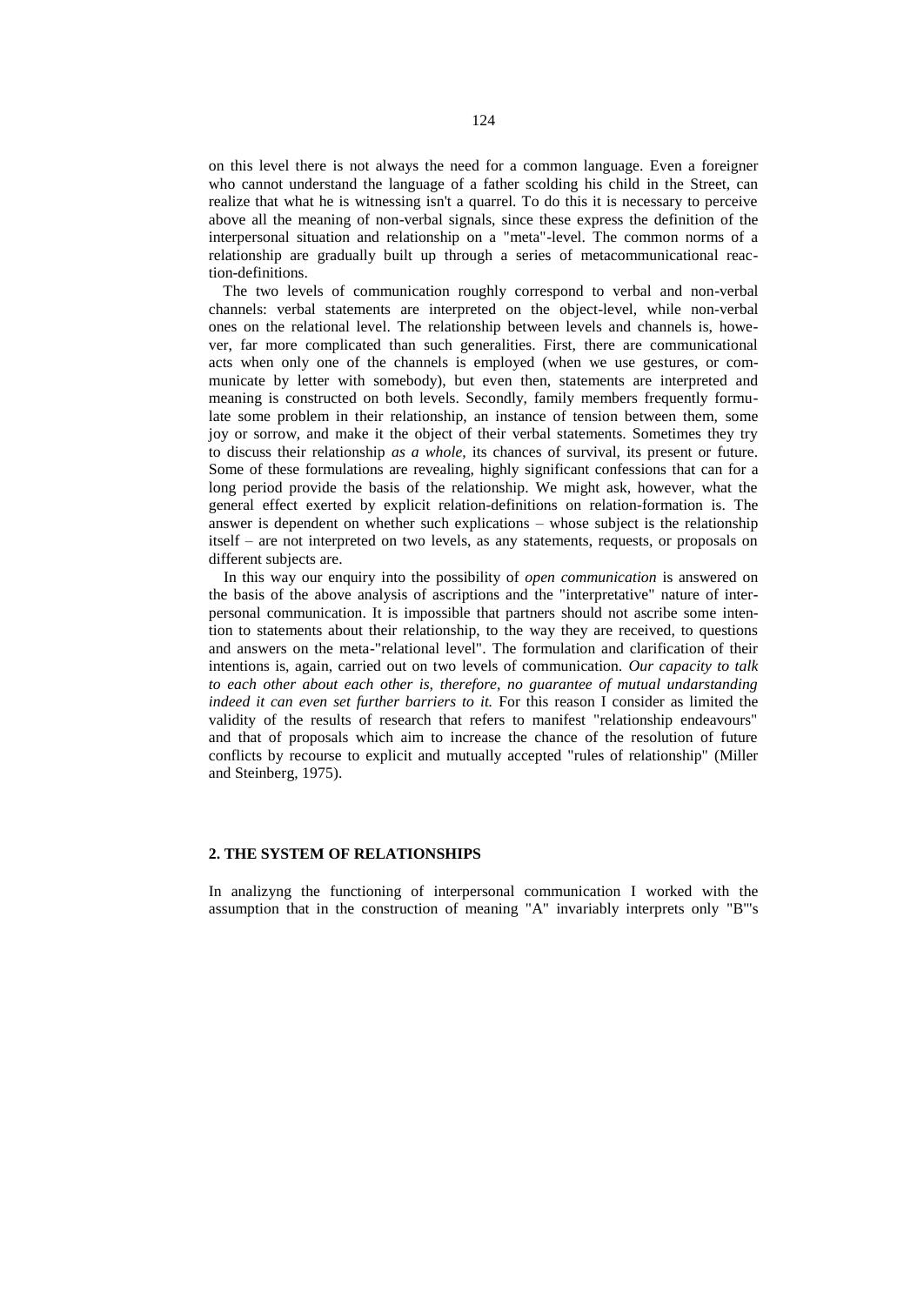behaviour. I disregarded the facts that no family consists of two members only, that the members usually belong to both sexes and at least two generations and that their family roles are determined by further important features. So far this abstraction has been necessary; from now on, however, a wider system of relationships must also be taken into consideration, since even the simplest acts of communication are determined by it. Ascriptions, anticipations and interpretations are always constructed by partners within a system in which they must also be considerate towards other persons – members either present or absent, but represented by the other party – and knowing that the other is also considerate toward these persons, they must anticipate each other's actions, etc.

"A" and "B" regularly mediate one or more members' requirements, interests, and expectations toward each other; they act on these mediations, expect them from the other party and anticipate the other party's attitude and reaction. Interpersonal mediations may develop into temporary or permanent roles played by the individual between two other persons, and coalitions may be formed – temporary or permanent, for or against the interests of a third member. This means that member "C" is usually "present" in the Communications of "A" and "B" somehow, *irrespective* of whether he is physically present and how far the actual communication is directly related to him. I am not claiming that "A" and "B" invariably communicate on behalf of "C" (expressing his interests and requirements) but that *their relationship is formed in the course of such mediations and reflections.<sup>1</sup>*

*A closely related system of relationships is also manifest in the motivations* behind relation-formations. It is expressed in the fact that the members expect from each other a kind of reconciliation of the elements of their sets of roles, anticipate the roles played by the other party outside their actual interaction and take the predictable anticipations of the other party into account. Put in terms of role-relationships, the members of the couple are at the same time also children and/or parents, brothers or sisters, brothers/sisters-in-laws, sons/daughters-in-law, and they represent these roles in their marital relationship, too. Although they may express their opinions on this matter, they permanently endeavour to prevent such – affective and cognitive dissonances and make their relationships as unified as possible. This is also necessary for them if they are to develop a common life together.

The way relationship between 2 members develops is dependent on how the understanding of a third member or others is added to their understanding of each other.

Generally we might claim that understanding between two (three, four, etc.) members can be established in a manner excluding other members. I do not claim that this latter case implies an understanding of identical nature and profoundness in

<sup>&</sup>lt;sup>1</sup> Morgan (1975) claims that the fundamental units of families arc, in reality, not couples, but triads, since the members have no fixed position in relation to each other. This is a new formulation of G. Simmel's idea (1968) about the different qualities of diads and triads.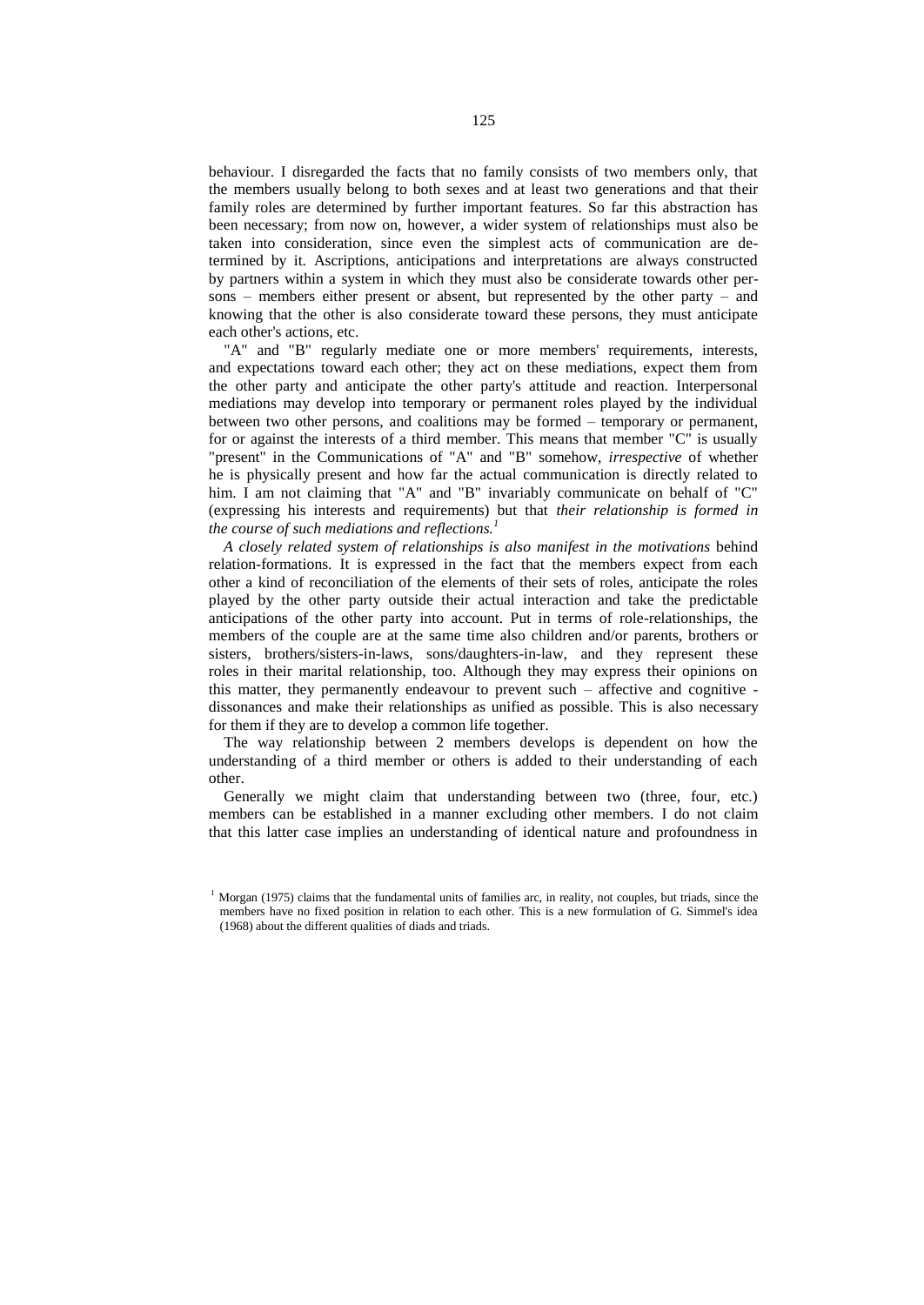all couple-relationships, but that it is not permanently directed against any other member. *I consider this, the lack of permanent discrimination, the most important criterion* in trying to interpret mutual understanding *in terms of a system of relationships as a whole.*

A system of relationships is, however, no stable configuration. The number of members, their composition, age, etc. changes with the passing of years. The significance of the *dimension of time* is perhaps most clearly revealed by the cumulative effects of unresolved conflicts between members. Relationships may be rearranged in each new period of life, in the course of which not only does resolution of previous conflicts become more and more difficult, but it may also lead to the emergence of even less resolvable ones. Therefore, it is to be expected that the subject, timing, manner and treatment will be *different* where the members have for a long period been able to understand each other from a situation in which they have not. In all events, I consider the functioning of mutual understanding a *continual process* that governs the members' system of relationships for a relatively long period.

On this point some of the important features of the phenomenon can we summarized. Mutual understanding is not a state attainable and warrantable once and for all, but an *interpersonal performance* established by family members continuously through their cooperation and conflicts;

- it can be interpreted in terms of the system of relationships as a whole, when nőne of the members is permanently *"excluded";*

- it is a *process* whose level may increase or decrease in time;

- its achieved level *determines the nature of conflicts* and the chances and manner of their solution.

The closely related system of relationships and its development over time must be taken as decisive theoretical viewpoints in the analysis of the communicative problems of mutual understanding. But in considering the problems, especially differences in the series of meanings emerging from interpretative ascriptions, it is clear why the need to consider these viewpoints leads to further confusion.

Let us briefly return to the example used to demonstrate the structure of the interpersonal communicative process. I analyzed a single statement of a single dialogue – "Dinner is ready" – and indicated the situation by the actors' roles as spouses, their position in space and their actions. Thus, in order to make my ideas explicit, I disregarded a number of factors which are indispensable for the interpretation of the chances and level of mutual understanding when a family is at issue. What was disregarded were primarily the actual elements in the varieties of meaning in the statement: oral preliminaries, the formation of the situation, other members of the f amily, and so on. In other words the aspects we take into account in the context of interpersonal communication and which define the normative level of understanding.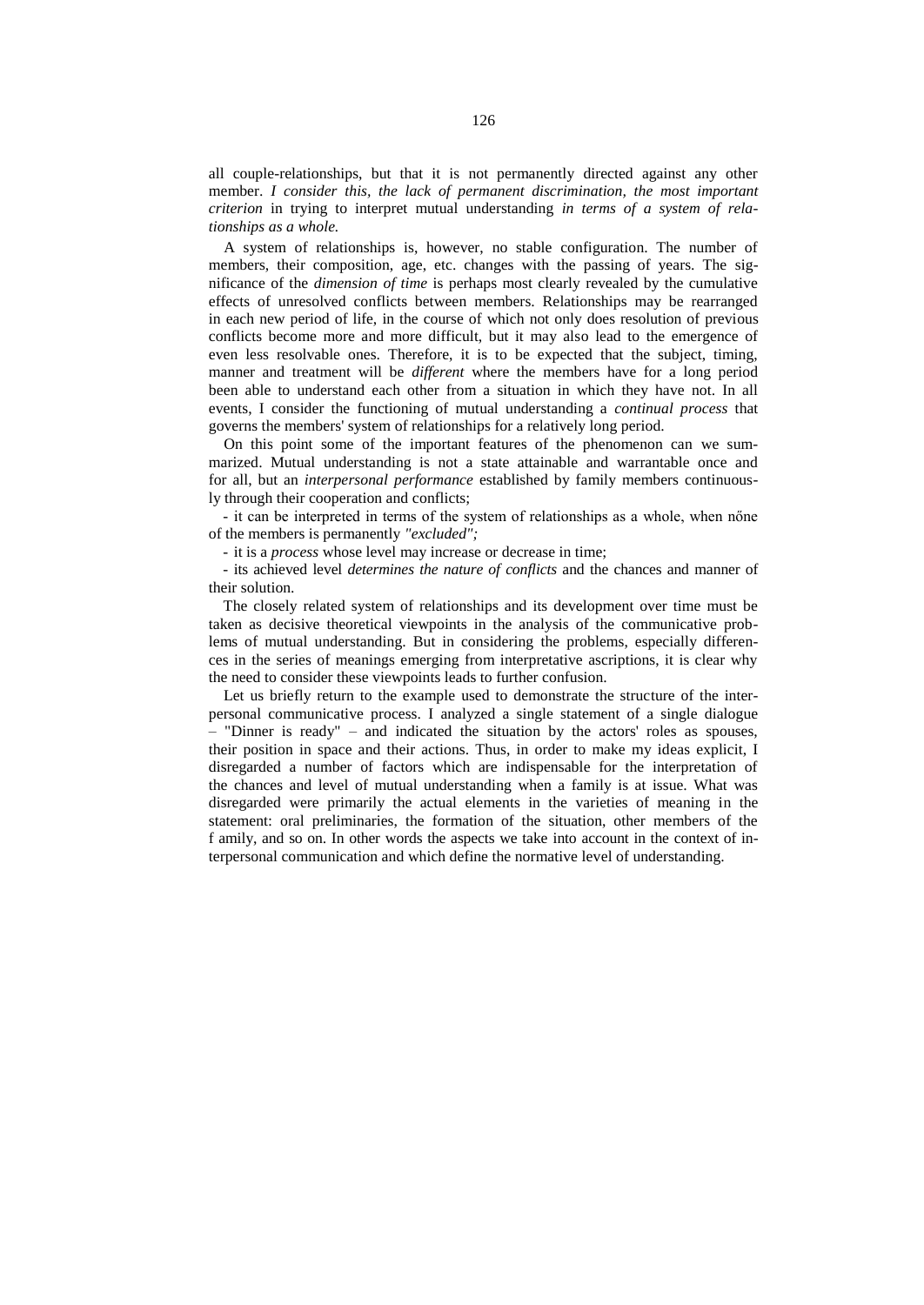#### **3. NORMATIVE LEVELS OF MUTUAL UNDARSTANDING**

#### a. Role relationships in formal situations

We are involved in more or less formal and temporary interactions of a definite function on innumerable occasions in our everyday life. When, for instance, on entering a restaurant we see that the waiter we have never met before is polite and considerate to us, we suppose we understand his behaviour and reasonably think he also knows what we expect from him. He would, for example, quite probably behave in a different manner, should we arrive in rags, or were beggars, gipsies, black, drunk, etc. Due to our stereotypical knowledge, we possess some interpretative patterns that make us able to understand each other. This is, naturally, only a possibility, but this chain of ideas requires no more than a theoretical possibility. What is decisive is that the perfection or lack of understanding or partial understanding in various relationships and its superficiality or profoundness must be judged relatively, i. e. *according to the standard set by those involved in the relationship.* Even a formal and occasional communication between two strangers has a desirable "standard of understanding" (different in each situation and relationship), according to which their interaction is judged to be entirely or partially successful. The more colourful and varied the past interaction is and the more particular their mutual intentions and anticipated reflexion are, the higher the standard is. The wish for intimate contact also requires such a standard; the wish to have some insight into as many of the other party's motives as possible, to perceive the hidden indications of his needs, and to be allowed to expect the same from him.

Thus, further questions are raised by the level or standard of mutual understanding. The higher this standard is, the more complex the conditions of understanding and the greater the pressure toward the indication and anticipation of mutual expectations and the manifestations of these. The relativity of standards and their achieved success or failure must be analyzed by simultarieously focussing on both these viewpoints – the possible and the desirable standard of understanding. The above example may contribute to achieving this. The possibility of understanding between the waiter and the guest springs from the fact that they both follow conventions for which they personally are hardly responsible. *Any possible and desirable understanding between them at a low level can only be established because they give up their own norms and expectations,* so the context of their communication consists of simple, functionally explicit items.

#### b. Informal relationship contexts

The more numerous the particular expctations and their anticipations and manifestations allowed by a given relationship are  $-$  i. e. the more complex the context of communication is -, the higher the level of understanding. But the higher this level is, the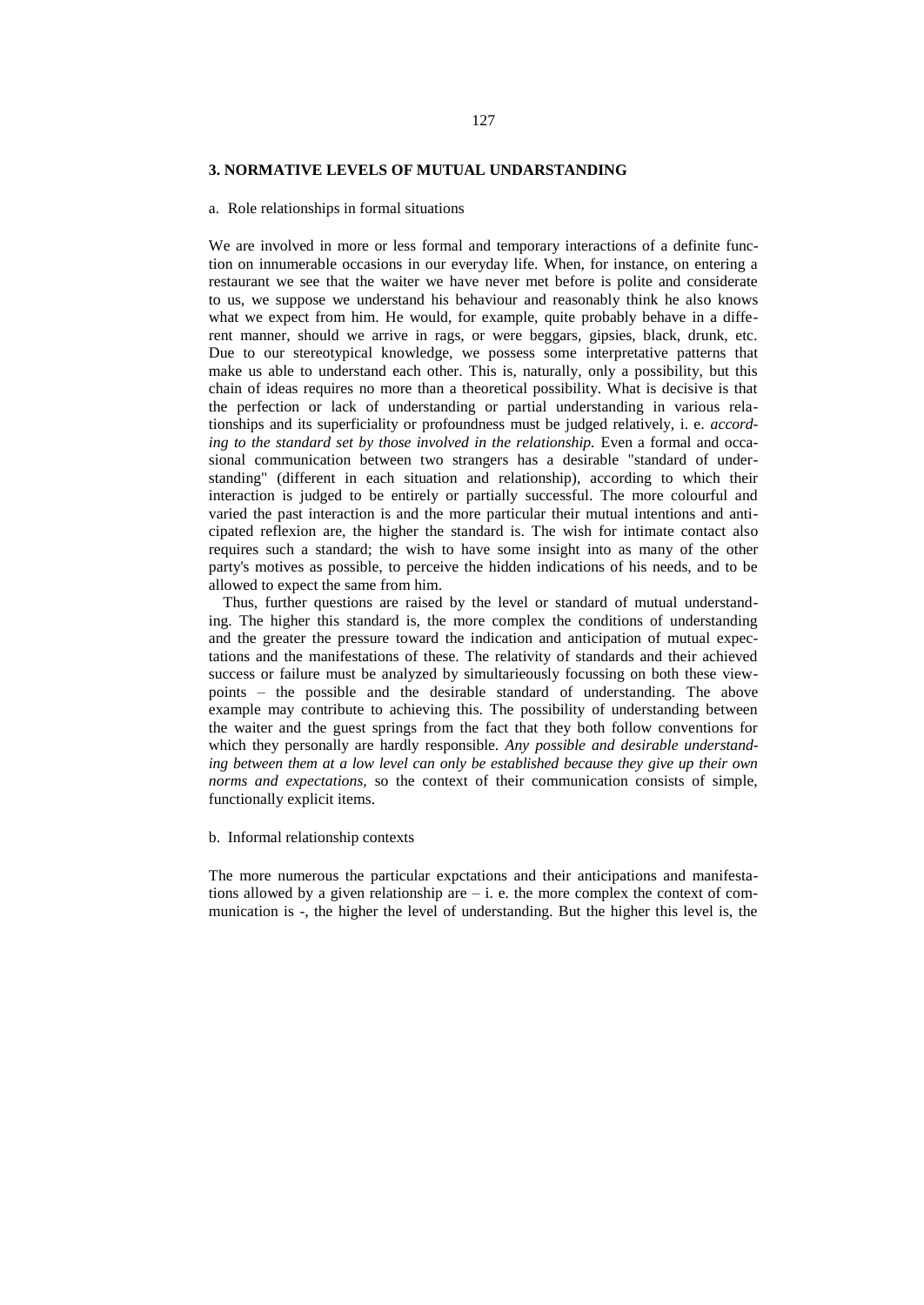more responsible the participants are  $-$  and the more responsible they consider each other – for the context established by them. This is inevitable, since they themselves have made each other accept their personal norms for the very reason that it was desirable for them to know and understand intimately the motives for each other's behaviour and statements. The outcome of the process is *a joint effect of their interpersonal past, expressed in the richness and complexity of their contexts.* There is no such complexity of context in cursory, "inter-role" relationships, and the participants do not need it either. Attempts at it are taken as "over-familiar", and might disturb ordinary interaction. On the other hand, the more personal a relationship is, the richer the contexts of the participants' Communications are.

This is experienced by anybody arriving as a stranger at a new place of work or some other informal group and striving to understand the communication and the references of the participants. Naturally, he can, at a certain level, "understand" every word and phrase – being in possession of the codes of the mother tongue and certain sociocultural codes -, but without understanding hidden references he cannot grasp the interpersonal meaning of the communication as he lacks the codes of the interpersonal context.<sup>2</sup>

There are a number of different approaches to this phenomenon in modern linguistics. Particular emphasis has been placed on the study of the various semantic preassumptions of the truth value of presuppositions, inspirations and hints. The point is, therefore, that verbal manifestations always contain "fixed information", a familiarity which is indispensable in understanding, anticipating and following the speech-act. One of the components of the complexity of informal contexts is, therefore, that *particular personal expectations and their anticipation become pieces of "fixed information",* subjects of references well understood by all the participants since they have been created and tacitly accepted by them -, which outsiders and strangers, however, cannot properly comprehend. *The more numerous and various the pieces of "fixed information" contained by a discourse, the more complex the context.*

#### c. Intimate relationship contexts

The richness of context characterizes all permanent interpersonal relationships, but not, of course, to the same extent. There are stable groups where the interpersonal past and context of the members' cooperation is more or less rich, but their relationship is, nevertheless, not intimate. For in order to designate a relationship or

<sup>2</sup> What the sociocultural codes used by the stranger and the community he enters are, is quite a different question. In all events, in order to be communicatively as well as linguistically competent among the members of the group, he will need both systems of codes – the sociocultural and the interpersonal-informal one. On the notion of "Communicative competence" see Hymes, 1971.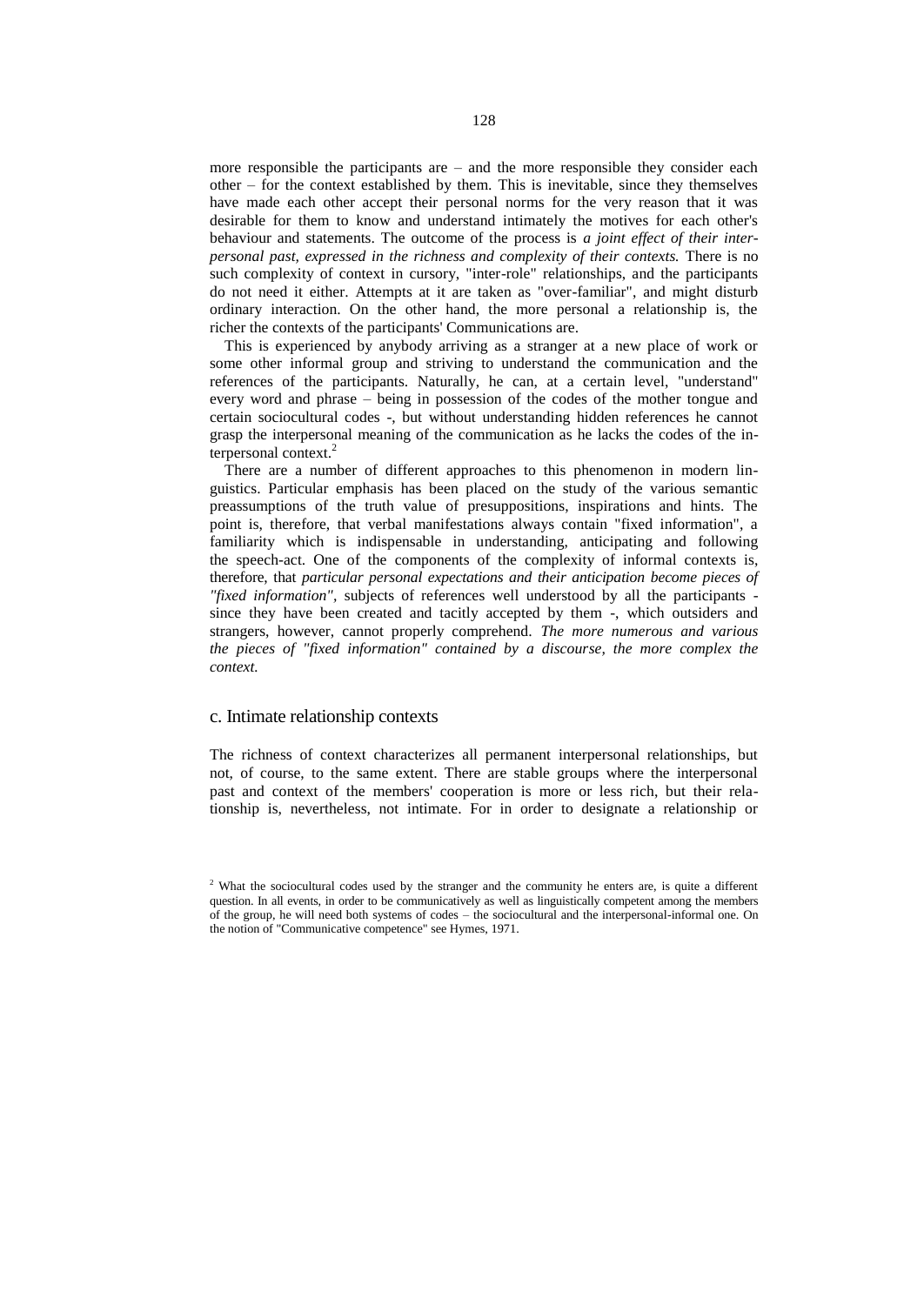system of relationships as "intimate" it is necessary that the members should, on the one hand, facilitate, and on the other hand desire, the highly intensive exploitation of the context in their Communications. When this is not rendered possible and desirable in their mutual expectations and anticipations, their relationship may be informal, more or less rich in context and either good or bad, but it cannot become intimate. This characterizes one's relatively loose relationships with schoolmates or colleagues, and, in most cases, with neighbours. Close friendship implies that the relationship context can and must be exploited more intensively than in the above cases. And, since this is not a single act of communication, the indications and manifestations of familiar references make further intensive exploitation possible and desirable. Thus, the intimate nature of the most personal relationships is composed, from the extraordinary complexity of the context, and from the fact that it creates the possibility of and motivations for a highly intensive formation and exploitation of this context.

The possible and desirable standard of mutual understanding is, therefore, dependent on the complexity of the relationship context through the extent to which exploitation is possible and necessary. "Intimate understanding" constitutes the highest of standards, as it means that *the participants may, but also at the same time must, endeavour to attain each other's most personal understanding.* This kind of "free compulsion" is highly ambivalent, as expressed in the uncertainties and ambiguities in any consensus concerning the ethical values of family life – mutual lőve, intimacy, devotion and, naturally, understanding; in our laughing at the comedians' "standard families" and in our being overwhelmed by the fate of children in state care or by the family tragedies of others; it is thus expressed both in a striving for such values and a scepticism concerning them.

## 4. THE STRUCTURE OF INTIMATE RELATIONSHIP COPNTEXTS

In order that families can perform their functions it is necessary for the members to engage in regular cooperation. The question concerning the rules of cooperation is what is dependent on who, when, where, how etc, in performing a certain activity, e. g. a routine household task.<sup>3</sup> The possible answers to such questions – or the answers to further questions raised by these answers – refer to the family members' influence upon each other. The total of these I call "interpersonal relations of competence" and argue that *these relations in all families form contexts which are implicitly*

<sup>&</sup>lt;sup>3</sup> The issue of relationship rules and their classification through a similar approach, though with therapic purposes, is discussed by Haley (1963).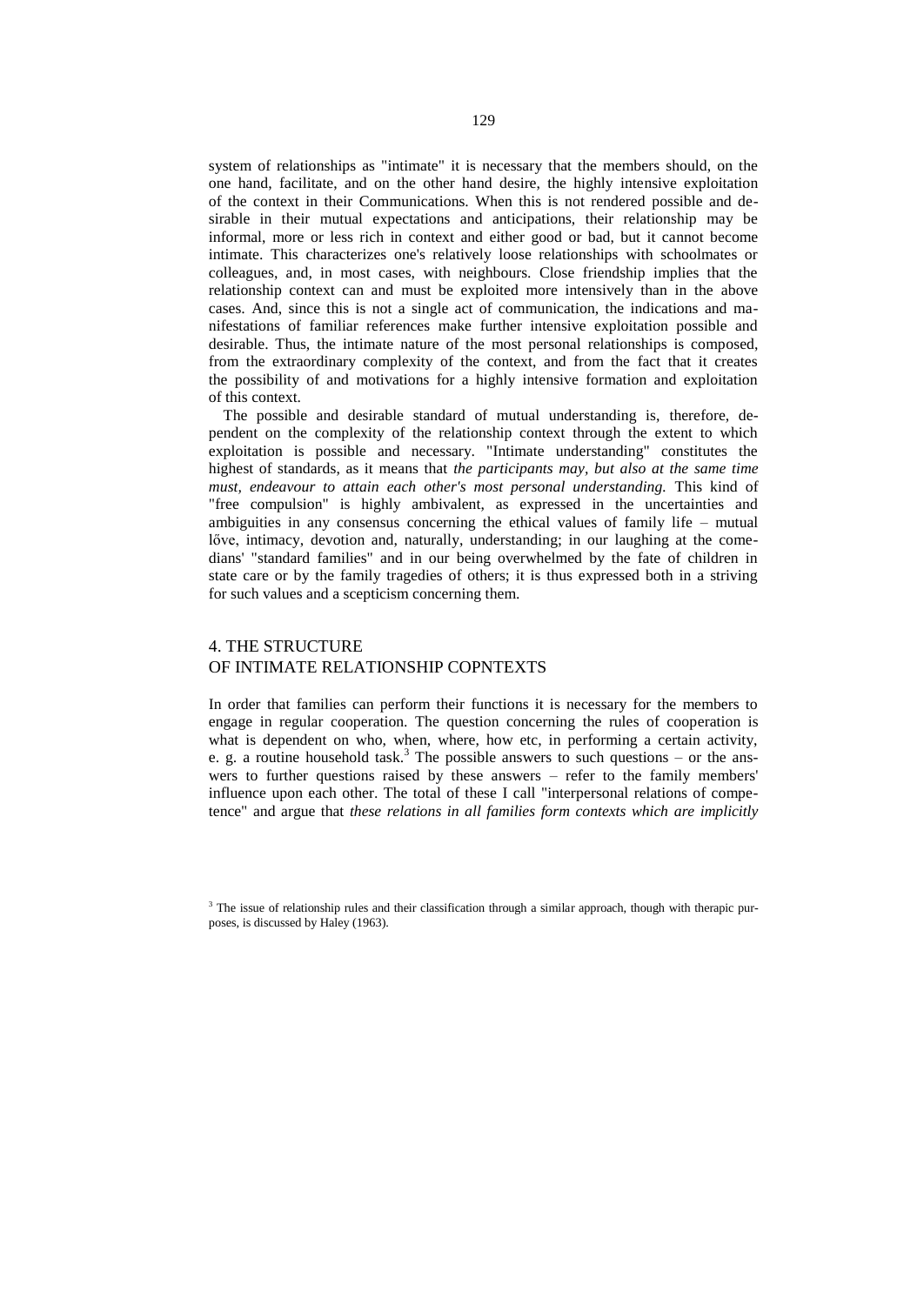*included by the members in the coordination of their activities and tasks.* In the course of the formation and exploitation of the context the members refer not only to their interpersonal relations of competence. There are also other sorts of relational connexions, and even structural phenomena like coalitions of family members and their mediating roles, which have a context-forming significance. These connexions and structural configurations cannot be studied here. I would only emphasize that the *intimate interpersonal context is primarily dependent on these implied connexions, rather than on the situation's contents of general and conventional meaning interpreted in role-categories.*

It is therefore necessary to focus our attention on implied relational connexions and structures. It must be realized that *contexts are neither self-sufficient and ultimate frameworks, nor freely alterable viewpoints.* It is we who formulate and exploit the references; the more active our participation in this process is and the more specific the expectations we manifest and anticipate, the more we are responsible for the connexions we must imply in them. I am in full agreement with E. Goffman who considers it insufficient to treat context as a "residual category", something undifferentiated and global which must be referred to when – and only when – we have to explain the perceptible difference between what was actually said and what was intended. This tactic excludes the realization of the fact that when such a difference is not perceptible, the significance of the context is, nevertheless, still decisive although it is in practice the usual context of the given manifestation (Goffman, 1976b, 307). It is just the symbolic medium formed and exploited in the relationship in a routine manner that deserves the keenest interest.

*The implicative formation of the relationship context creates tacit standards, or "working-consensuses".* Goffman (1976a) created the notion of "working-consensus" in the analysis of "impression-making" and used it to designate the most important condition of the "modus vivendi" of the developing interaction. The meaning of this concept was extended by Lauer-Handel (1977): "The working-consensus points beyond the limits of the partial interaction where it develops. It also determines those activities of the participants which take place outside, but are related to the interaction at issue defining their relationship" (p. 121.). They regulate the family members' routine context-definitions, the manner of their cooperation and the mutual manifestations and anticipations of their expectations. Due to their tacit nature, the standards are usually self-evident and often seem to be natural. Members exploit them as conditions of their intercourse and cooperation that "are simply so". This is indispensable for the ordinary course of family life and the normal functioning of the organization of communication. Should all the members endeavour ceaselessly to clear up the justifiability, source and bearings of the other party's intentions, requests or requirements, even the simplest cooperation would be interrupted; "life would come to a stop". These self-evident consensuses may also develop in family customs, traditions and rites that warrant the obviousness of meaning. Hence the difficulty of knowing the interpersonal genesis or "making" of contexts which have taken root in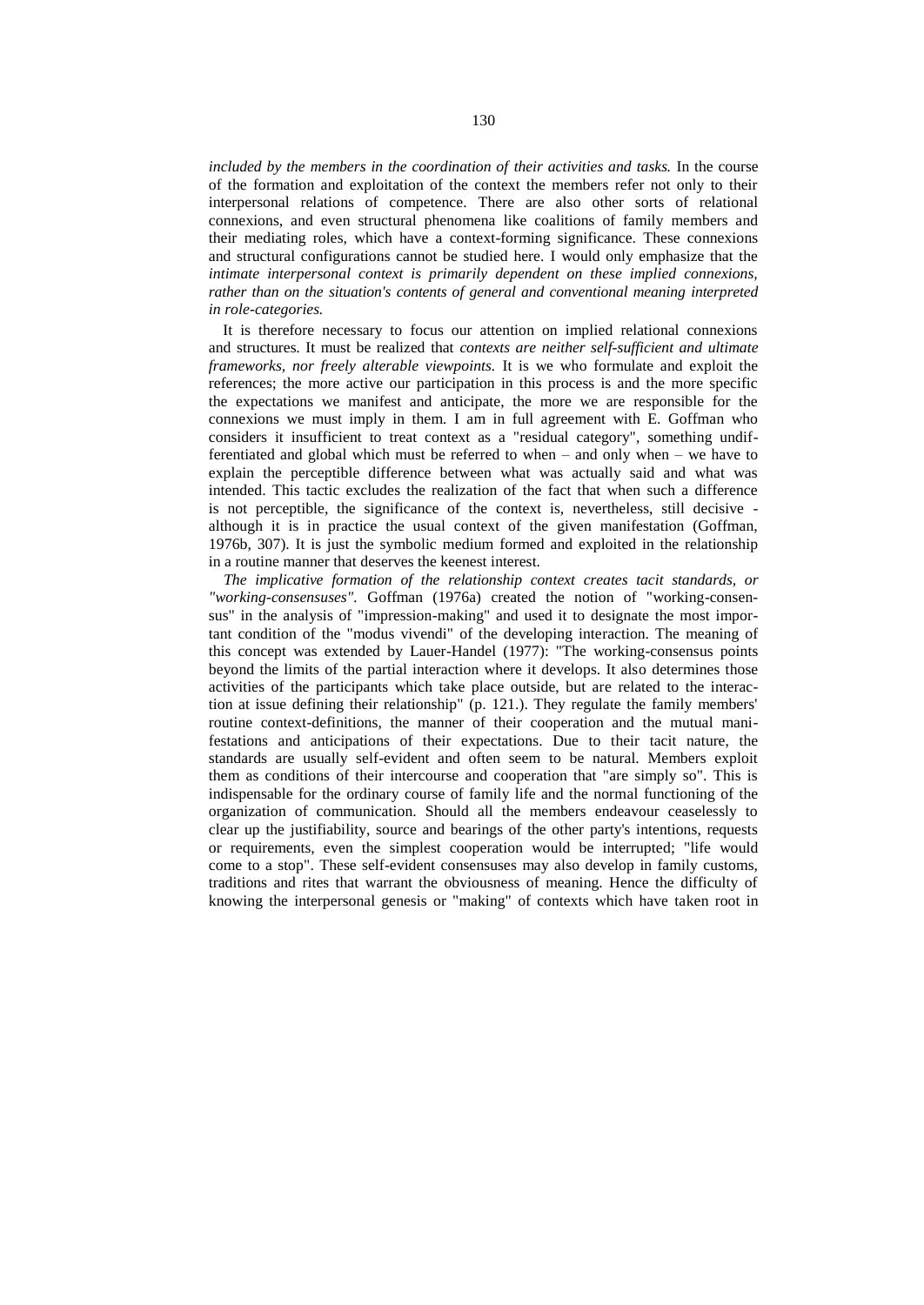custom and are, therefore, resistant. This is why the modes of its formation and exploitation remain hidden. *What is self-evident cannot be challenged –* and, therefore, cannot even be known – until someone breaks the consensus, or some new circumstance, a sudden change or an extrinsic expectation shakes its self-evident nature. This is shown below in an example relating to the habitual arrangement of seats. The members of the family: Istvan Morvai Sr., 58, unskilled labourer; Terez K., his wife,52,collectivefarmer;andtheirson, IstvanM. Jr. (Pista),31,commercial clerk. The scene: a room at home, a weekday evening; apart from the researcher, only Istvan M. Jr. and his mother were at home. Extract from the researcher's record (Somlai, 1978a);

"We went from the kitchen into the room to watch the return of the Hungarian crown. I sat apart in a corner, letting Terez sit on the best armchair in the middle. When his son entered, she leapt up and Pista took this comfortable seat."

 It might become clear from the report why this arrangement of seats is "self-evident" at the Morvais'. The comfortable seat is given up on each occasion by Terez to her husband, or son, while she usually retires. They had all taken this for granted, but the self-evident nature of this habit was this time shaken by the presence of the female researcher:

 "Pista sat for a minute, then he stood up and offered the seat to me, but I declined it."

Pista stood up because he followed the rule of "guests first" or that of "ladies first". He may have anticipated the expectation of these rules on the part of the researcher and with this gesture, on the one hand he manifested this anticipation, and on the other hand expressed the possibility that the usual arrangement of seats in such situations can be altered, thus raising the rules expected by the researcher to dominance. He was then convinced that his assumption had been false as his gesture was acknowledged, but rejected.

"He sat down again, but a moment later leapt up for the second time, trying to offer his place to his mother, who began to make excuses. Only then did Pista realize the possible reason for the falsity of his assumption. He recognized "a bit too late" that the researcher had an expectation relating to a rule different from their customary arrangement of seats, whose validity excludes or at least precedes that of the rules which he had previously falsely assumed. His second gesture followed this correct assumption. The excuses of his mother Terez, however, manifested that *"this is simply so",* and it cannot be otherwise.

It is not claimed here that this realization was shocking for the members of the Morvai family. Perhaps they reconsidered their arrangement of seats in front of the TV and realised that it was not self-evident, it could be otherwise and it was not natural for other people. There are much more shocking realizations in the lives of families than this; in a foreign environment, on special occassions or in a new relationship, spouses, parents or children suddenly realise that *"it can be otherwise".* At a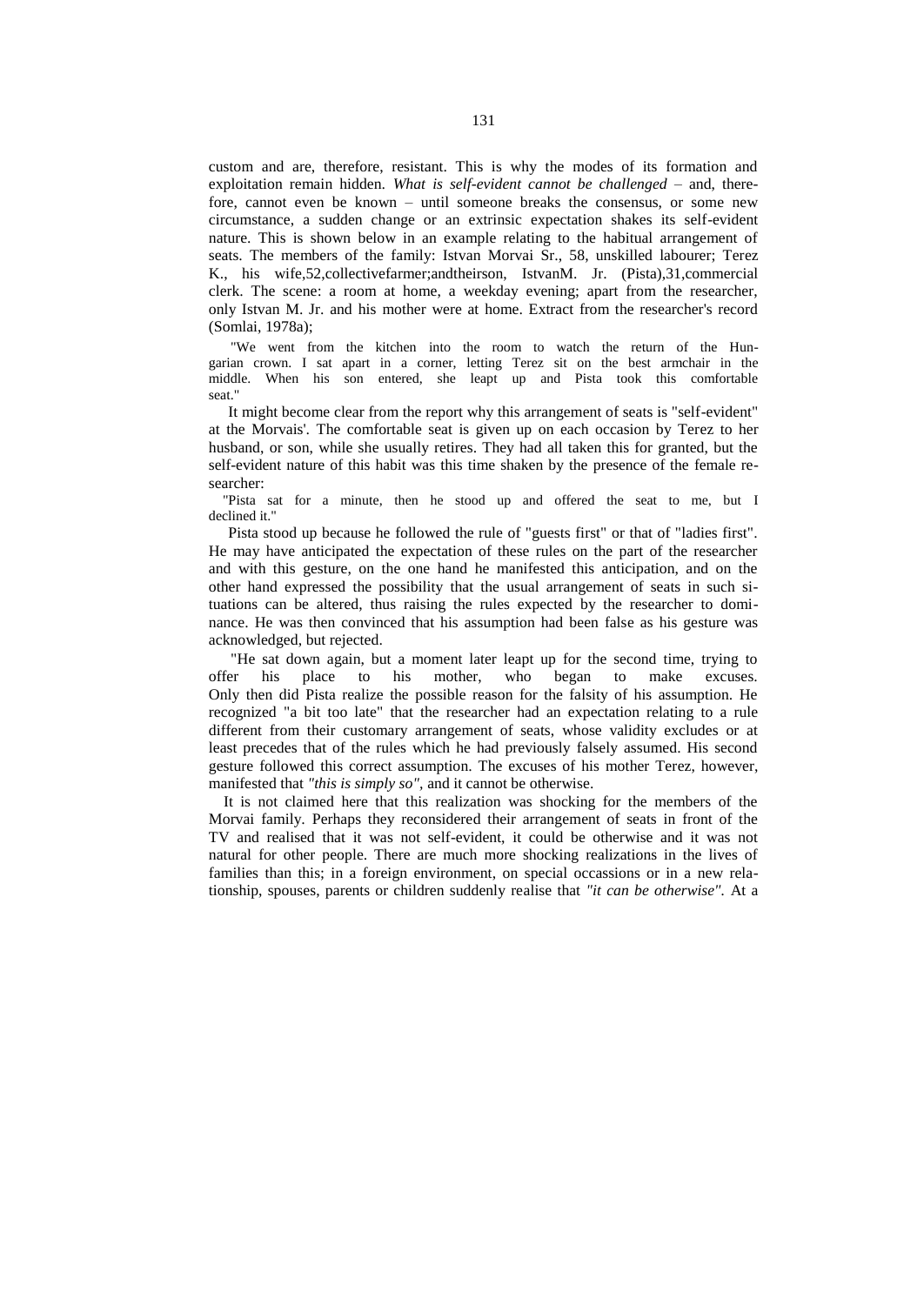turning-point in their lives – on leaving school, after moving together or apart, following the birth of children or their reaching adulthood, in the course of a long disease or on reaching retirement – they may "all of a sudden" realize what the common and taken for granted conditions of their lives have been so far. It may even happen that the context of their relationships, the "sense" of routines and tacit consensuses and their hidden interpersonal connexions have light thrown on them by a sudden and accidental event at the height of a period of their lives, after the accumulation of various effects and experiences (Berger-Kellner, 1973).

Thus, the implications of tacit consensuses must not be mistaken for the problem of the customs and traditions of families. The issue of the implicative formation and exploitation of contexts points beyond the inert power of customs. Being regularly together undoubtedly leads to the development of such stabilized modes of behaviour and communication frameworks everywhere. But, firstly, not all tacit consensuses are rooted in custom, and, secondly, *it is the relational references of the implied evidences, rather than the stabilized form, that is relevant* from the view-point of context formation. (For the differences between customs, habits or practices and implied rules see Ganz, 1971). But why is it less difficult to overcome open misunderstandings than tacit consensuses? Whence the difficulty in the coherent expounding of these self-evident standards?

Innumerable variations of cooperation, activity or interpretation are created in families, and, as has been indicated, they are not fully stabilized in customs or clearly definable rules. Families do, however, somehow regulate to whom the members should turn and over what matters; what is acceptable and from whom; what is considered an insult and what a joke; how loudly they talk to each other; what order and tidiness mean in the fiat; when physical closeness is allowed or desirable among each other and to what extent, etc. Although some of these standards may be corollaries of customs, they do not refer to them. It can, for instance, be precisely formulated and easily prescribed for children on what occasions and with what words they should congratulate their grandparents or relatives. The ritual of habits can, therefore, be more or less precisely circumscribed, and the greater the behaviour connected to the ritual, the more accurately they can be taught. What the children must not request, ask or do before, during or after the celebration cannot, however, be dictated in advance. This must be learnt, and afterwards "known" by them – but they cannot learn and know it from clearly expressed rules relating to customs. Parents may, for example, clearly stipulate that their child should write them letters while on holiday with relatives. They may even specify the exact number and extent of the letters they expect or designate some of the subjects the child must write about. But they cannot make specific requirements about everything the letters should include. Thus *it is impossible to provide an algorythmic series of instructions for accounts whose subjects is also dependent on, and partly is itself, what its author experiences.*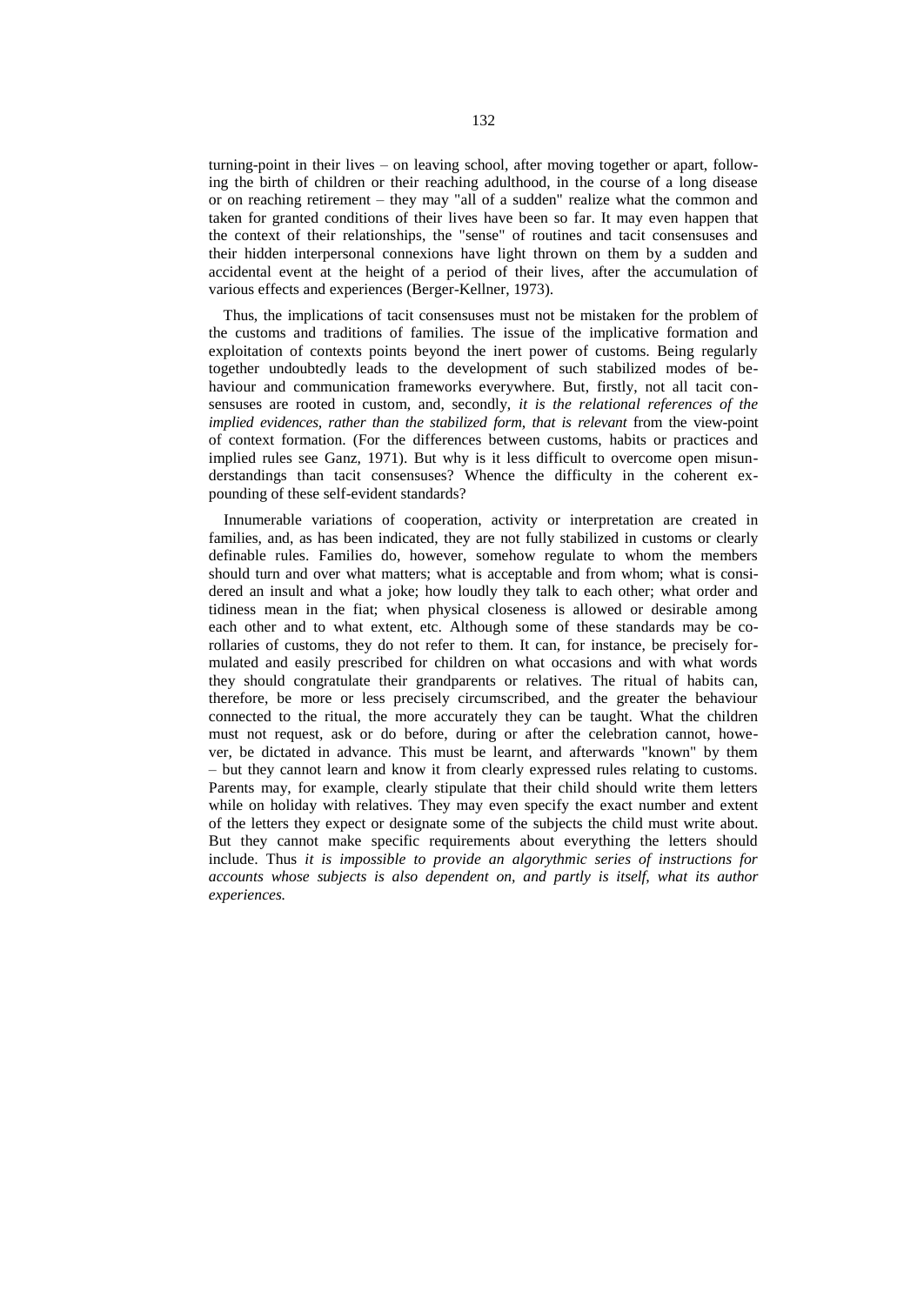This can be demonstrated even more positively in the contexts of sexual life. Here, too, standards of activities and communication and behaviour patterns are förmed that regulate the partners' conduct. Several of these patterns have been studied and compared by sexologists. I acknowledge that most standards – or even all of them may be the subject of a dialogue of the sexual partners and that they can regulate and control their mutual behaviour with these explicit standards. I also acknowledge that in some sexual relationships such open and sincere dialogue may have a liberating power. But I cannot accept the theoretical possibility that all the aspects of sexual behaviour that are important for the members are regulated in this way. This would lead to the elimination of *spontaneity,* one of the most important sources of motivation in sexual relationships.

Spontaneity and flexibility are, therefore, structural features of the relationship context of informal Communications (Cicourel, 1972). Is there no contradition between this and the feature analysed above, the self-evident nature of practices and tacit consensuses? I argue there is, but it is just this contradiction that expresses the "wrong alternatives" of the relationship contexts. When the flexibility of the context  $is - for a relatively long time or permanently - eliminated the relationship of the$ participants becomes impersonal. In such a case, they must be satisfied with the anticipation, indication and cognizance of the stabilized expectations, there is no way to alter them and every question and answer can be known in advance. Because of this, the members cannot express their individuality by indicating their particular requirements – by "keeping off" their roles. When, however, the context has become completely flexible and vague, when the self-evident standards can no more be relied on, the participants are unable to adjust themselves to each other. In this case, it can never be known what is to follow and what can be expected of the other party and in the absence of these, attempts to develop the "modus vivendi" of the relationships are doomed to failure. *Mutual understanding can in neither case be established.*

These extreme formulations were not meant to express the empirical modes of the formation of contexts. Most family behaviour can hardly be empirically classified into these two extremes. They might, however, possess a theoretical value, namely, that having recourse to them we can understand the *permanent necessity of balance* and the difficulty in articulating interpretative standards more exactly.

It frequently happens that a family member exploits several contradictory or different implications, but his partner still understands him without having to clear up the references that are *logically contradictory, but mentally reconcilable. The simultaneous permanence and felexibility of the context usually provides a broader or narrower playground than is indeed needed by the partners.*

The above attempts to authenticate and control perceptions and all sorts of *communicative tactics* are pursued in this playground. There are some tactical operations - blackmail, deceit, delusion, false promises, bribery – that we consider dishonest and condemn. But the relational implications of the context decide whether a certain act of communication represents manoeuvering (scheming or intriguing) or tactical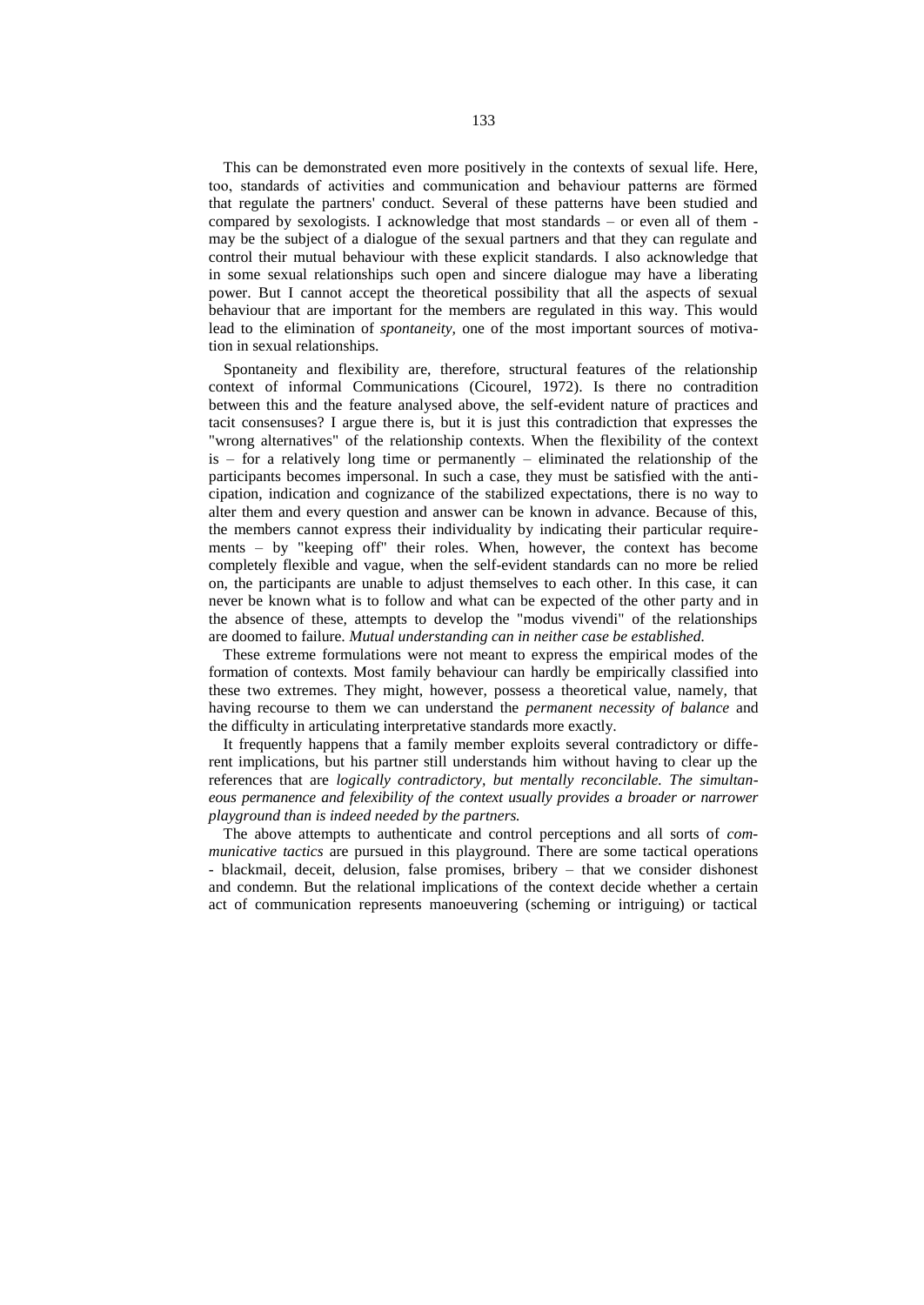(clever and skillful) behaviour. Hardly anybody is reproached because of tactfulness discipline or discretion, although these are tactics as well. It is always dependent on the actual context whether in the course of a fierce conflict silence on one of the partner's sides is qualified as shiftiness, reserved admission, careful lack of expression or firm resolution and whether his passivity is considered as a sign of his readiness to cooperation ("I am listening to you") or an expression of disinterestedness.

Obviously there are deceptive tricks and traps even among friends and family members, but these are probably only the most salient – because theoretically facilitating exposure and the precise discovery of the real intention – varieties of tactics applied in the course of the formation of contexts. There is already an abundant literature on less conspicious communicative methods at our dipposal (Miller, 1976), but their more profound knowledge and conceptualization still requires, I think, much theoretical work and empirical study where the sociological, linguistic, semiotic and psychological viewpoints may be explicitly confronted. I enumerate below, therefore, only some examples of the types of these tactics. (They are not, of course mutually exclusive and their order constitutes no system.)

- the choice of the *site* of the communication (c. g. a quarrel is brewing between a mother-in-law and her daughter-in-law; each wants to conduct it in her own fiat);

- the exploitation of advantage stemming from the *arrangement of seats orsituation* at a given site (by the regulation of distance, seating etc);

- *the involvement of another person or persons* as allies, witnesses or judges;

- *the establishment of ad hoc rules of metacommunication* (e. g. for the duration: "I have only ten minutes" or the subject of the quarrel: "Lets only talk about...");

- *the choice of loudness or the rhythm of speech;* its direction, increase or reduction verbally or non-verbally; *the non-verbal demonstration of attentiveness or indifference* (with look or posture);

- *the usage of a distinct language* so that a third person should not understand it ("Nicht vor den Kindern!");

- *the use of analogies, metaphors, generalities;*

- *non-verbal and tactile methods* (weeping, smiling, laughing, caressing, etc.) in order to elicit attention, admission, approval or support.

These and similar tactics may be exploited in different communicative strategies. The purposes of making someone laugh, the admission of a mistake, the justification of an action, explication, persuasion or intimidation might be varied (Jefferson, 1979; Schönbach, 1980). Strategies and tactics must, however, always be interpreted from the viewpoint of the formation and exploitation of the actual relationship context. Let us consider an example. The essence of the tactics of "prevention" (Hewitt and Stokes, 1975) is that the speaker tries to assure himself against possible counter-arguments or ascriptions. For instance: "I might be silly, but..." The success of this tactic is dependent on a number of factors, primarily on the partner's qualification of the intention of prevention, which is in turn dependent on the level of understanding, and on the profound and permanent relational connections of the current conversation's context.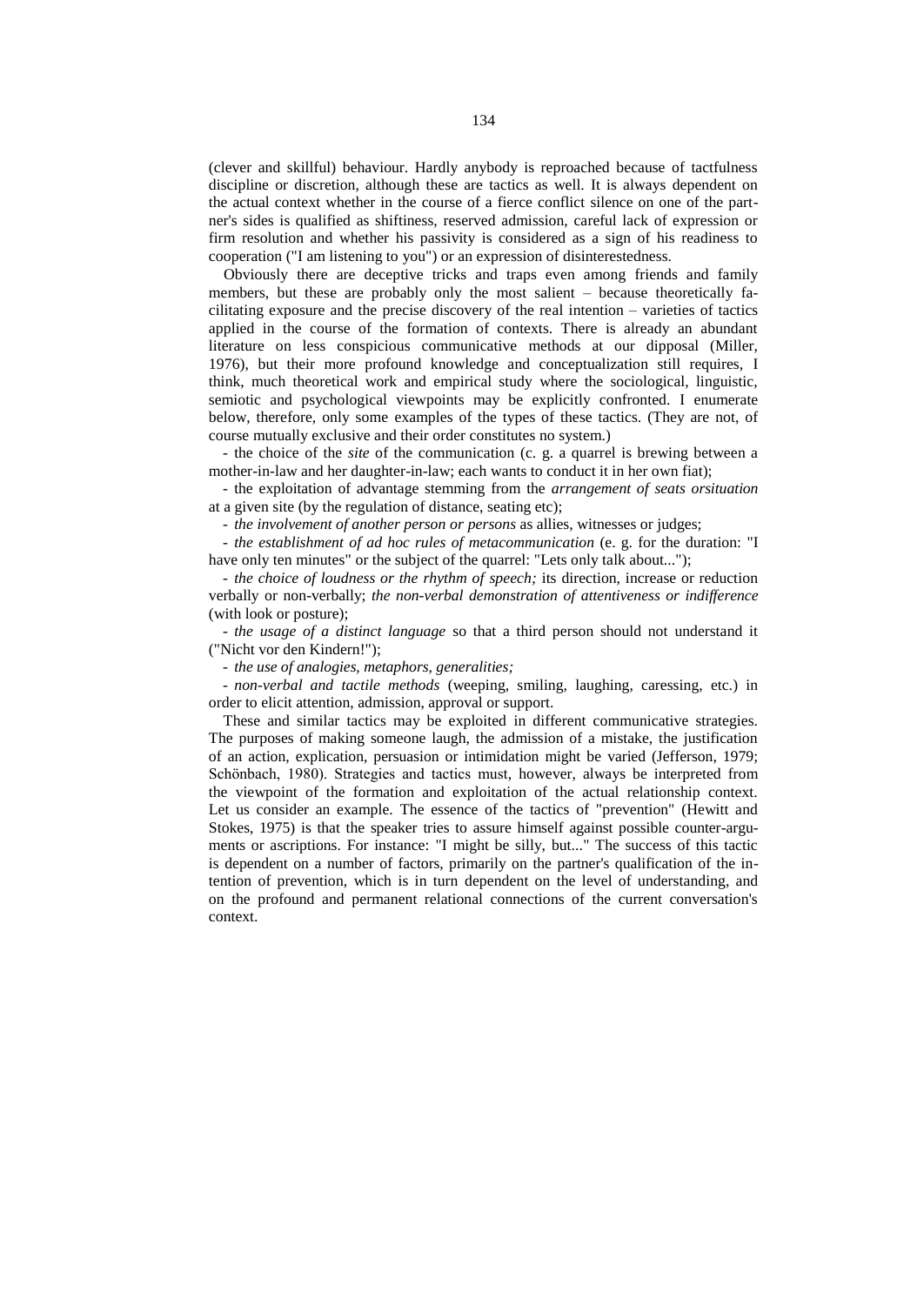The area of operation of the tactics and strategies of communication is also provided by the interpretative standards of the context. This playground is developed in all interpersonal Communications, and all partners try to exploit it according to their own requirements. Psychology and psychiatry have focussed on pathogenous games and strategies; psychoterapy also considers its main function to help the needy to orientation, control and sufficient practice in the exploitation of this playground. This may be of particular importance not only in marital and sexual advice, and family therapy, but also in advice on education.

It is rendered unnecessary by mutual understanding that partners should clear up what is self-evident. A permanent lack of understanding necessitates this, but this necessity in itself imposes considerable restraints on the possibility of a statisfactory solution. On the basis of what has been said the significance of this connection for the family members' formation of relationships is realizable. For *explication* may not only lead to the formulation of a hitherto hidden and vague reference, but also to a more or less profound, perhaps decisive *transformation of the structural basis of the context and the relationship as a whole.* When the implications of tacit standards flexibly pliable so far – suddenly become definite and prove to be expressly right or false, *the context as a whole may be transformed through the utterance*, as the overtly known connections are necessarily replaced by new references that already refer to this overt knowledge or the intention of utterance.

The more the statement of facts, decisions or plans, felt as important, upset and renew the existing structure of the relationship context, the more difficult it is and the more emotional energy it entails. But it is never the "mere topics" – the choice of a partner, the intention of moving away from home or some actual event – that the extraordinary emotions drive from; they are caused by *the effects* that can be *expected in the context.* (This is why strangers often cannot understand the causes of a conflict and are unable to experience the anticipated situation – they have no sufficient knowledge of the system of connections where the topic, in their eyes harmless, can be expected to cause an explosion.)

This applies primarily to the formulation, reception, anticipations and reactions to announcements meant to be vital. "Open communication" must not, however, be exclusively regarded as a sudden expounding, a passionate statement and reaction of hitherto disguised or obscured actions, intentions and decisions. We must realize in these situations the manifestations of the demand for a *radical change of context,* the starting of a "blank sheet", or a continual "throwing the cards on the table". It is also possible – and often necessary – to speak frankly with a less radical purpose. For instance, among our fears in private life or at work, during a period of tension or after a failure, we may be persuaded by the intention to reveal ourselves or by the demand for the other party's sympathy to their open avowal. Dialogues, about doubts concerning emotions and will may be even more important and powerful in effect, since they may reveal the deeply particular aspects of the uncertainty of intentions that belong to the substance of personality. For such open dialogues are not only helpful in throwing light on the doubts at issue and in actual decisions but may exert a series of